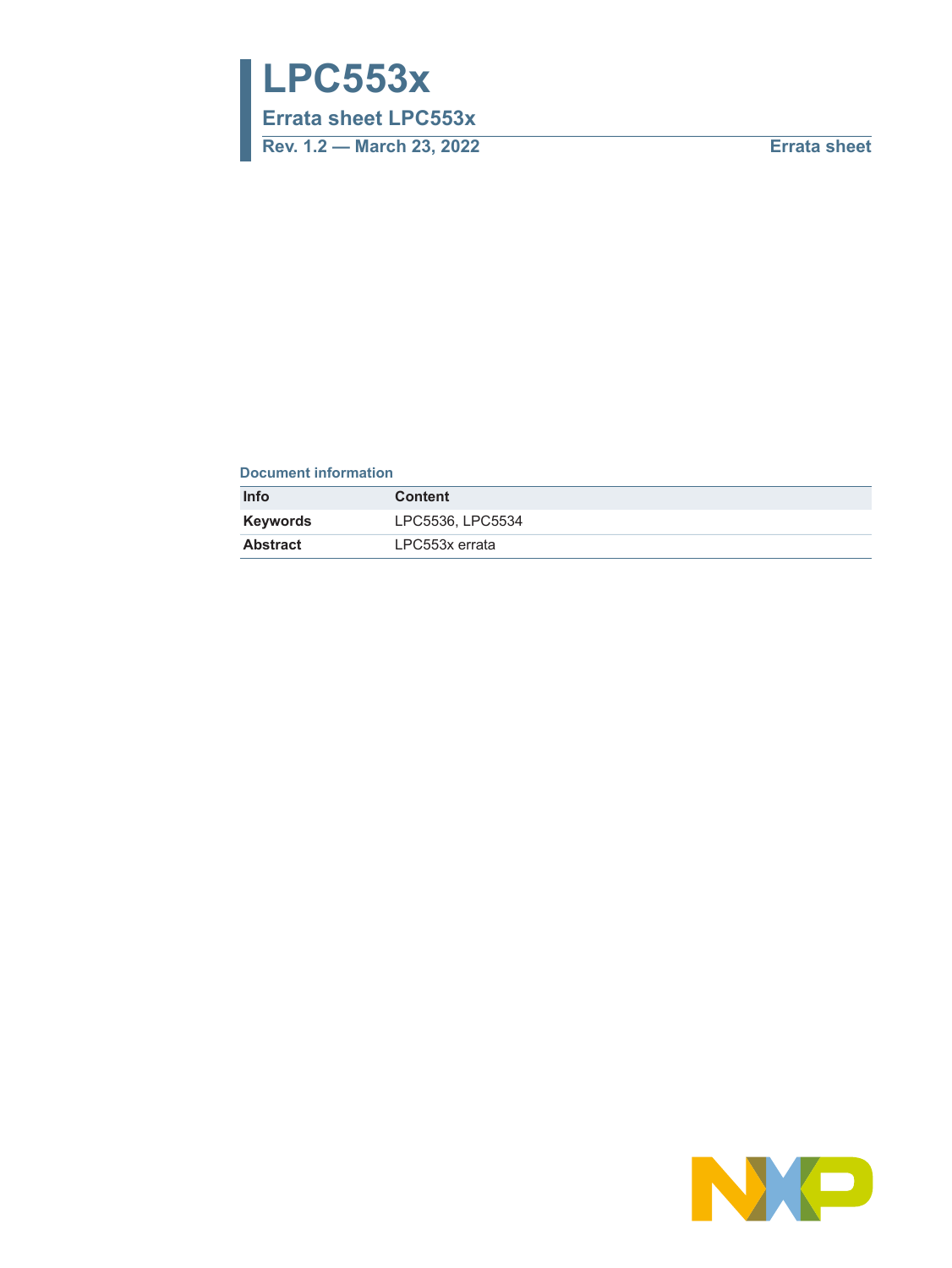**Revision history** 

| <b>Rev</b> | <b>Date</b> | <b>Description</b>                                                                                                                                                                                                                |
|------------|-------------|-----------------------------------------------------------------------------------------------------------------------------------------------------------------------------------------------------------------------------------|
| 1.2        | 20220323    | • Added CRP.1 Section 3.3 "CRP.1: Boot ROM does not give correct Code Read<br>Protection (CRP) status when in CRP LEVEL3"                                                                                                         |
| 1.1        | 20220117    | • Added ADC.1 Section 3.1 "ADC.1: Missing code in Standard resolution mode"<br>• Added I3C Section 3.2 "I3C: Data lost when using the DMA to write transmit data to<br>I3C, and the data size is greater than the I3C FIFO size". |
| 1.0        | 20210916    | Initial release.                                                                                                                                                                                                                  |

# **Contact information**

For more information, please visit: **http://www.nxp.com**

For sales office addresses, please send an email to: **salesaddresses@nxp.com**

LPC553x All information provided in this document is subject to legal disclaimers. © NXP B.V. 2022. All rights reserved.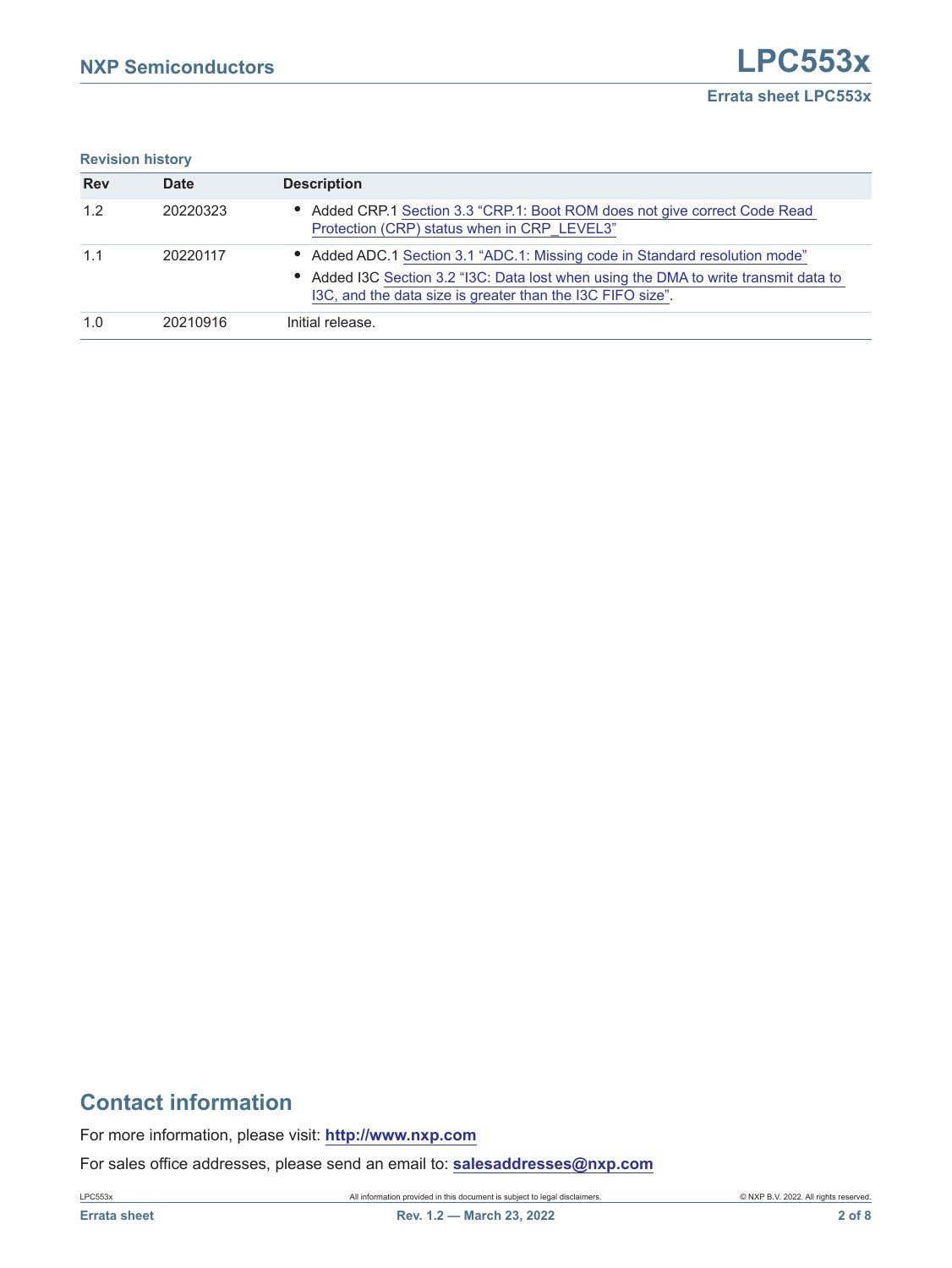# <span id="page-2-0"></span>**1. Product identification**

The LPC553x HLQFP100 package has the following top-side marking:

- **•** First line: LPC553x
- **•** Second line: xxxxxxx
- **•** Third line: **zzz**yywwx**R**
	- **–** yyww: Date code with yy = year and ww = week.
	- **–** xR: Device revision A

The LPC553x HTQFP64 package has the following top-side marking:

- **•** First line: LPC553x
- **•** Second line: JBD64
- **•** Third line: xxxx
- **•** Fourth line: xxxx
- **•** Fifth line: **zzz**yywwx**R**
	- **–** yyww: Date code with yy = year and ww = week.
	- **–** xR: Device revision A

The LPC553x HVQFN48 package has the following top-side marking:

- **•** First line: LPC553x
- **•** Second line: JHI48
- **•** Third line: xxxxxxxx
- **•** Fourth line: xxxx
- **•** Fifth line: **zzz**yywwx**R**
	- **–** yyww: Date code with yy = year and ww = week.
	- **–** xR: Device revision A

## <span id="page-2-1"></span>**2. Errata overview**

#### **Table 1. Functional problems table**

| <b>Functional</b><br>problems | <b>Short description</b>                                                                                                 | <b>Revision identifier</b> | <b>Detailed description</b> |
|-------------------------------|--------------------------------------------------------------------------------------------------------------------------|----------------------------|-----------------------------|
| ADC.1                         | Missing code in Standard resolution mode.                                                                                | A                          | Section 3.1                 |
| 13C                           | Data lost when using the DMA to write transmit data to A<br>I3C, and the data size is greater than the I3C FIFO<br>size. |                            | Section 3.2                 |
| CRP.1                         | Boot ROM does not give correct Code Read Protection A<br>(CRP) status when in CRP LEVEL3.                                |                            | Section 3.3                 |

### **Table 2. AC/DC deviations table**

| AC/DC<br>deviations | <b>Short description</b> | <b>Product version(s)</b>                                                  | <b>Detailed description</b>           |
|---------------------|--------------------------|----------------------------------------------------------------------------|---------------------------------------|
| n/a                 | n/a                      | n/a                                                                        | n/a                                   |
| LPC553x             |                          | All information provided in this document is subject to legal disclaimers. | © NXP B.V. 2022. All rights reserved. |
| <b>Errata sheet</b> |                          | Rev. 1.2 - March 23, 2022                                                  | 3 of 8                                |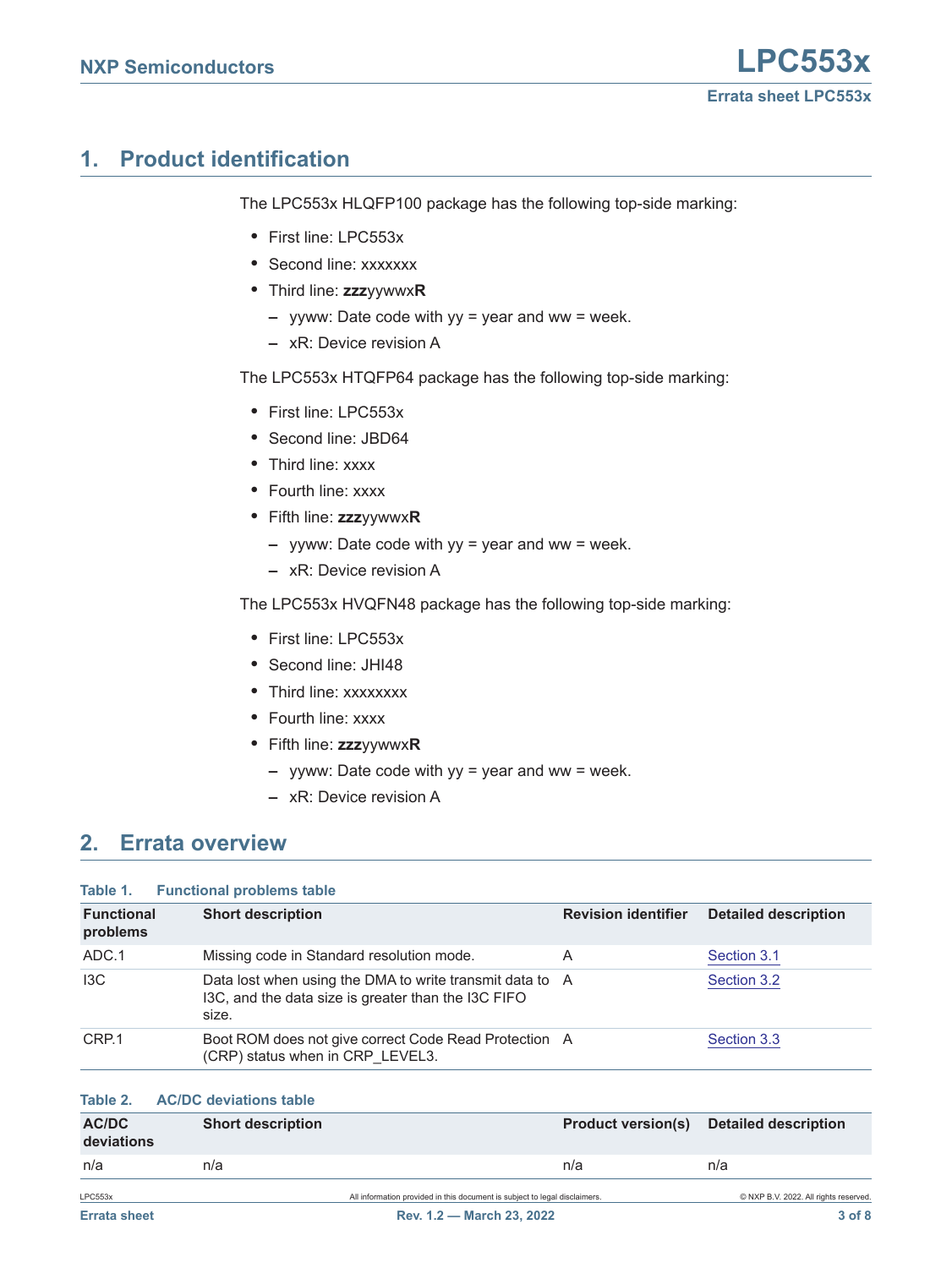#### **Table 3. Errata notes**

| <b>Errata notes</b> | <b>Short description</b> |     | <b>Revision identifier</b> Detailed description |
|---------------------|--------------------------|-----|-------------------------------------------------|
| n/a                 | n/a                      | n/a | n/a                                             |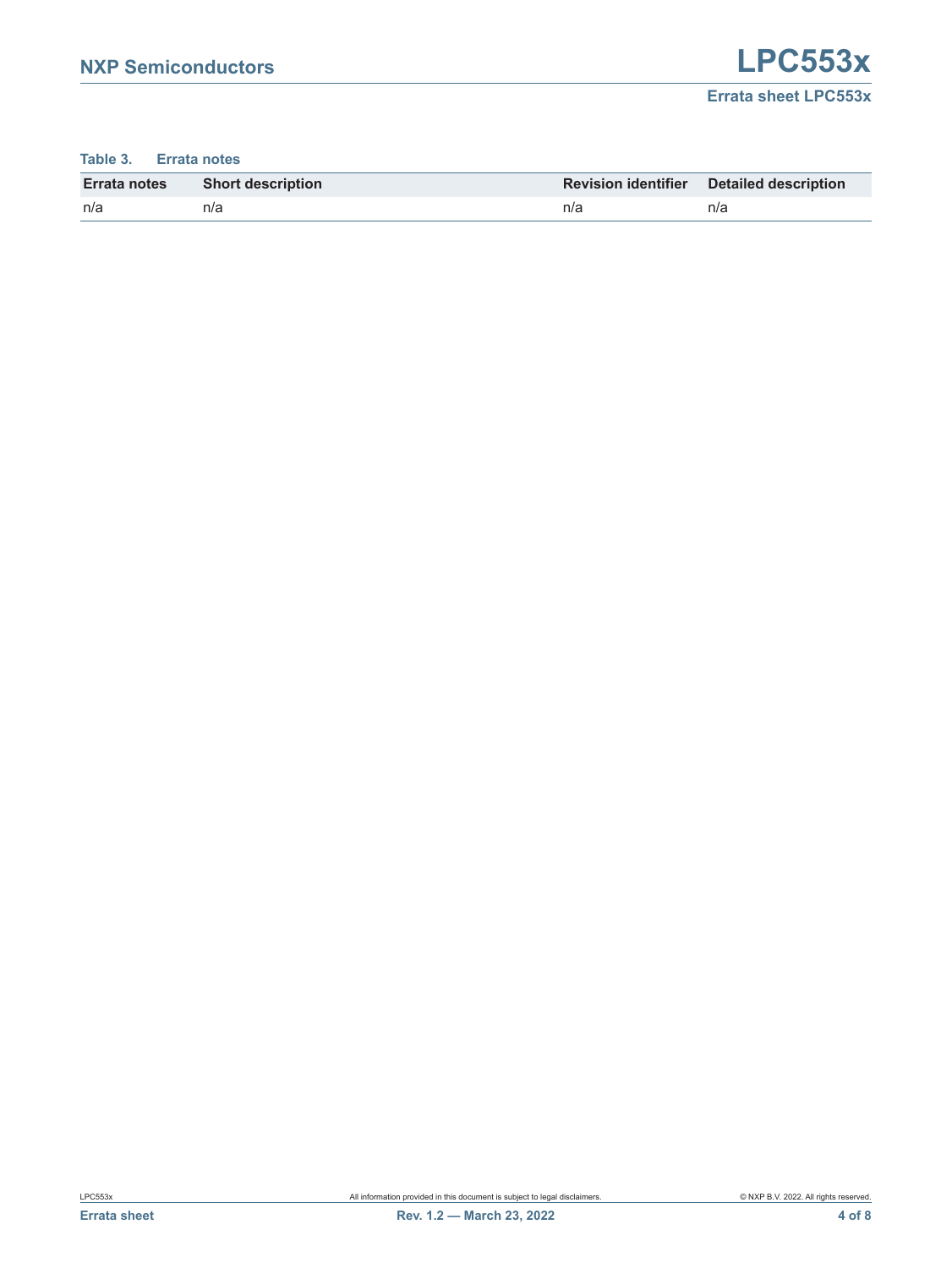# <span id="page-4-3"></span><span id="page-4-0"></span>**3. Functional problems detail**

## **3.1 ADC.1: Missing code in Standard resolution mode**

#### <span id="page-4-4"></span>**Introduction**

LPC553x device family contains two instances of Analog to Digital Converter (ADC), ADC0 and ADC1 . In single ended operation both ADCs support standard resolution mode (12-bit resolution) and High resolution mode (16-bit resolution).

#### <span id="page-4-5"></span>**Problem**

In the standard resolution mode of single ended operation, both ADC0 and ADC1 may have approximately 1 missing code out of 20 codes. Both ADCs do not miss consecutive codes and maintain monotonicity in spite of missing codes.

#### <span id="page-4-6"></span>**Work-around**

There is no work-around.

## <span id="page-4-1"></span>**3.2 I3C: Data lost when using the DMA to write transmit data to I3C, and the data size is greater than the I3C FIFO size**

#### <span id="page-4-7"></span>**Introduction**

The LPC553x includes an I3C peripheral with a DMA interface that can be used to transfer data to or from the I3C data FIFO.

#### <span id="page-4-8"></span>**Problem**

The issue occurs when using I3C to transmit data written by the SDMA to the Slave Write Data Half-word (SWDATAH)/Master Write Data Half-word (MWDATAH) registers or Master Write Message Data (MWMSG\_SDR\_DATA) register 2 bytes at a time. If the number of bytes to send exceeds the FIFO size of 8, data is overwritten by the SDMA after the FIFO becomes full.

#### <span id="page-4-9"></span>**Work-around**

Set the DMAWIDTH field to 10 (Half word) in the Slave DMA Control (SDMACTRL)/Master DMA Control (MDMACTRL) registers and use the Slave Write Data Byte (SWDATAB)/Master Write Data Byte (MWDATAB) to write the SDMA data. Avoid using the Slave Write Data Half-word (SWDATAH)/Master Write Data Half-word (MWDATAH) registers or Master Write Message Data (MWMSG\_SDR\_DATA) register.

## <span id="page-4-2"></span>**3.3 CRP.1: Boot ROM does not give correct Code Read Protection (CRP) status when in CRP\_LEVEL3**

#### <span id="page-4-10"></span>**Introduction**

Code Read Protection (CRP) is a mechanism that allows the user to enable different levels of protections in the system, so that access to the on-chip flash and use of the ISP can be restricted.

The LPC553x device family contains 5 CRP levels: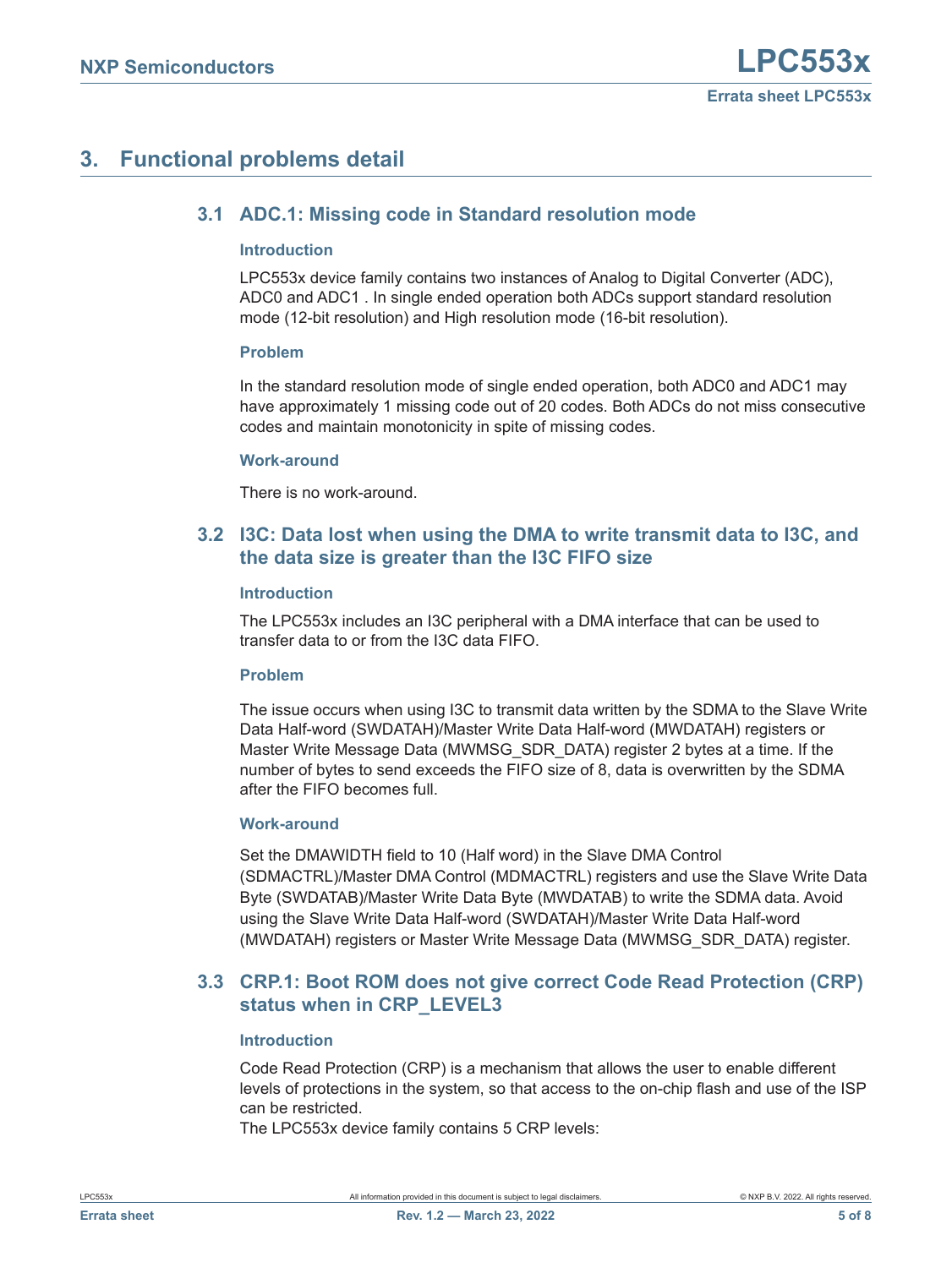- **•** CRP\_LEVEL0
- **•** CRP\_LEVEL1
- **•** CRP\_LEVEL2
- **•** CRP\_LEVEL3
- **•** CRP\_LEVEL4

Status of a CRP level can be returned by the LPC553x by using the debug mail box command get CRP Level (DM-AP command 2).

#### <span id="page-5-0"></span>**Problem**

When the LPC553x is programmed with CRP\_LEVEL3 (LC\_STATE=0xF and ISP is disabled in CMPA), the Boot ROM does not return the correct status of CRP level. It returns CRP\_LEVEL2 instead. The CRP\_LEVEL3 restrictions are not impacted by this problem.

#### <span id="page-5-1"></span>**Work-around**

There is no work-around.

## <span id="page-5-2"></span>**4. AC/DC deviations detail**

No known errata.

## <span id="page-5-3"></span>**5. Errata notes detail**

No known errata.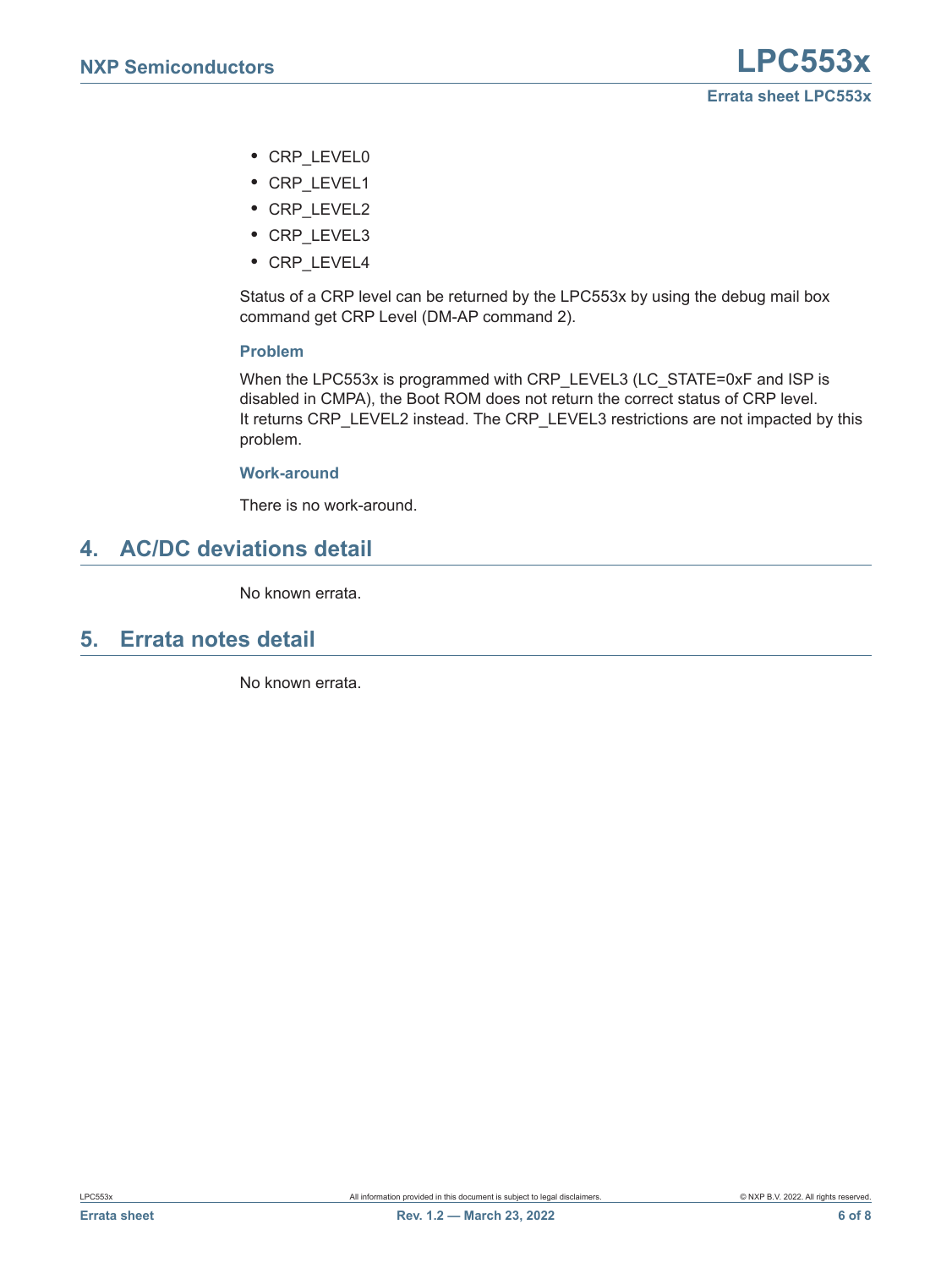## **6. Contents**

| 1   | Product identification  3                                                                        |
|-----|--------------------------------------------------------------------------------------------------|
| 2   | Errata overview  3                                                                               |
| 3   | Functional problems detail 5                                                                     |
| 3.1 | ADC.1: Missing code in Standard resolution mode<br>5                                             |
|     | Introduction5<br>Work-around5                                                                    |
| 3.2 | I3C: Data lost when using the DMA to write<br>transmit data to I3C, and the data size is greater |
|     | than the I3C FIFO size $\ldots, \ldots, \ldots, \ldots, 5$                                       |
|     |                                                                                                  |
|     |                                                                                                  |
|     | Work-around5                                                                                     |
| 3.3 | CRP.1: Boot ROM does not give correct Code<br>Read Protection (CRP) status when in               |
|     | CRP LEVEL3 5                                                                                     |
|     | Introduction5                                                                                    |
|     |                                                                                                  |
|     | Work-around6                                                                                     |
| 4   |                                                                                                  |
| 5   |                                                                                                  |
| 6   | 8                                                                                                |

Please be aware that important notices concerning this document and the product(s) described herein, have been included in section 'Legal information'.

#### **© NXP B.V. 2022. All rights reserved.**

For more information, please visit: http://www.nxp.com For sales office addresses, please send an email to: salesaddresses@nxp.com

**Date of release: March 23, 2022 Document identifier: LPC553x**